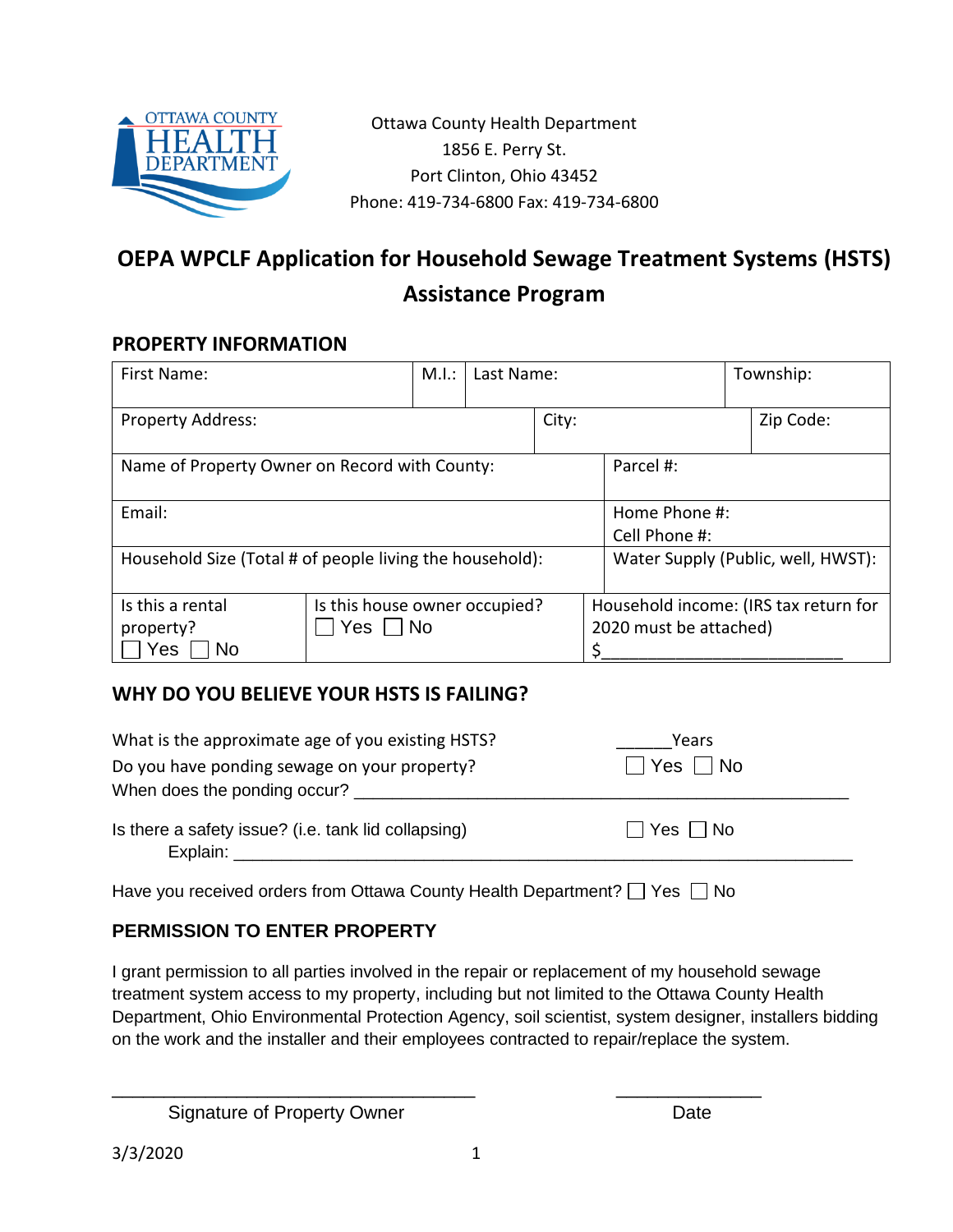#### **ADDITIONAL INFORMATION**

- 1) Application shall be filled out completely and applicant/owner must be able to substantiate all data.
- 2) Must complete the enclosed income verification form and submit it with this application.
- 3) Ottawa County Health Department will conduct a site visit to determine and verify status of existing system prior to making final decision.
- 4) Once applications are approved, all information will be submitted to professional soil evaluators, designers and registered sewage treatment system installers to bid out for work on your HSTS.
- 5) All reimbursements will be paid out to the contractor doing the work once the HSTS is inspected and approved by the health department and the contractors have met all of the deliverables of the contracts.

## **ACCEPTANCE**

I understand that filling out this application does not entitle my household to funding from the Ottawa County Health Department 2019-2020 HSTS Assistance Program until OCHD has notified grant awardees in writing.



#### **I Understand I don't Understand**

I certify that the information that I have provided in this application is, to the best of my knowledge to be true, accurate and complete disclosure of the requested information.





Upon Selection, I understand and agree to provide all monies required as my portion of this grant prior to work commencing on soil analysis, design, repair or installation of a new HSTS on my property.



| Owner Signature: | Date: |
|------------------|-------|
|                  |       |
|                  |       |